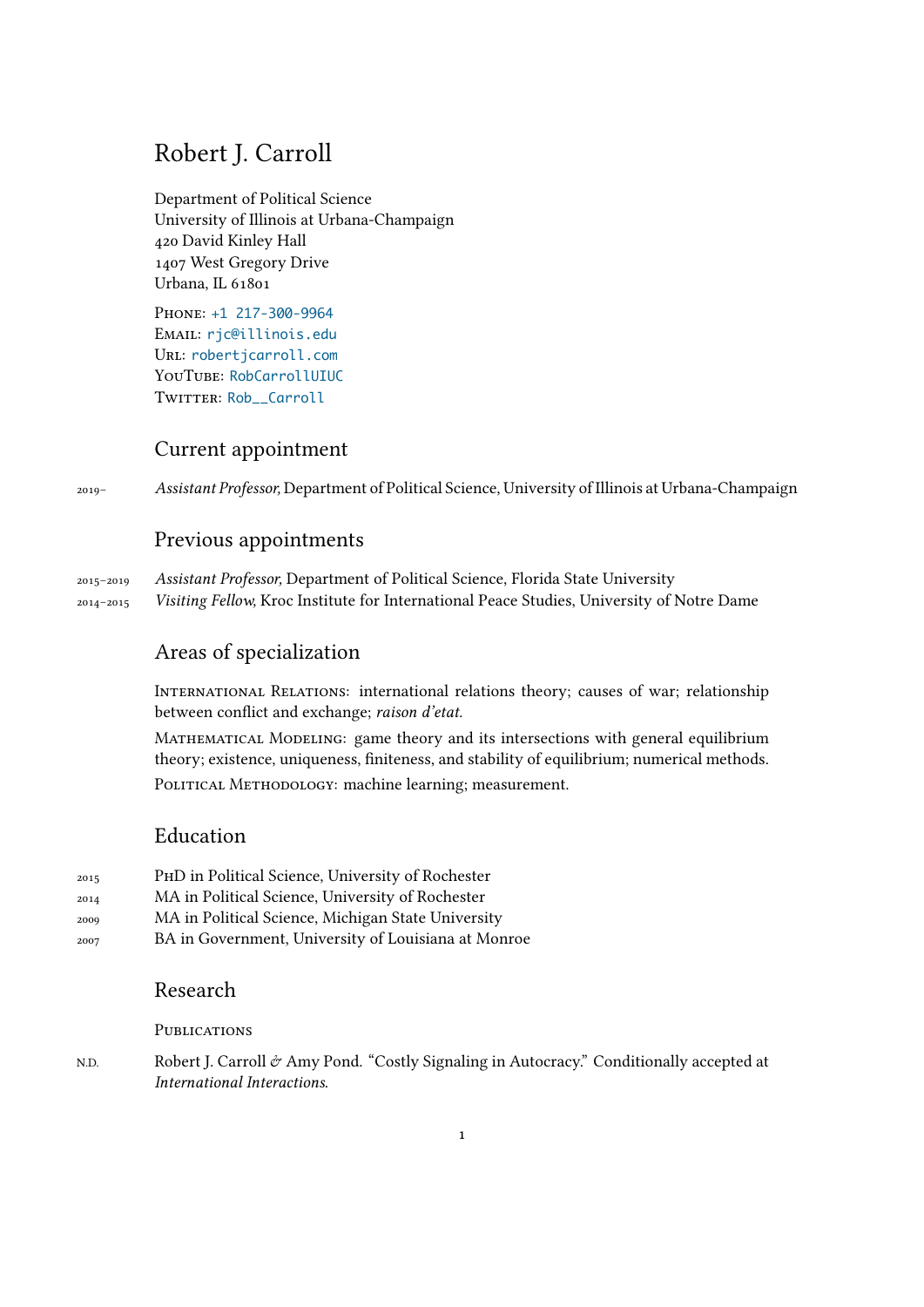2019 Robert J. Carroll & Brenton Kenkel. "Prediction, Proxies, & Power." *American Journal of Political Science* 63(3): 577–593.

2016 Robert J. Carroll, David M. Primo,  $\dot{\mathcal{O}}$  Brian Kelleher Richter. "Using Item Response Theory to Improve Measurement in Strategic Management Research: An Application to Corporate Social Responsibility." *Strategic Management Journal* 37(1): 66–85.

Work under Review

Civil War in the Shadow of Intervention Making Peace on the Cheap Do Sunspots Cause War? Strategic Avoidance  $\dot{\mathcal{C}}$  Rulemaking Procedures (with Peter Bils  $\dot{\mathcal{C}}$  Lawrence Rothenberg)

#### Working Papers

Policy Devolution  $\hat{\sigma}$  Cooperation Dilemmas (with David Konisky  $\hat{\sigma}$  Chris Reenock) Global Global Global Relations (with Andrew Cooper) Merit, Networks, & Advancement: The Case of Napoleonic Generals (with Rafe Blaufarb) Choices & Their Effects Compact Images of Net Cost Maps from Tactical Paths on Manifolds Deconstructing Victory: A Structural Approach to Contests A Compositional Theory of Dyadic Relations

#### Grants, honors,  $\mathcal{O}$  awards

| 2020-2021     | Impact Award, College of Liberal Arts $\mathcal O$ Sciences, University of Illinois |
|---------------|-------------------------------------------------------------------------------------|
| 2015          | First Year Assistant Professor Award, Florida State University                      |
| 2014          | Top 5 Paper, Annual Meeting of the Strategic Management Society                     |
| 2013-2014     | Honors Program Teaching Fellow, University of Rochester                             |
| 2013-2014     | The Star Lab Fellowship, University of Rochester                                    |
| $2012 - 2013$ | Departmental Teaching Award, University of Rochester                                |
| $2012 - 2013$ | W. Allen Wallis Fellowship in Political Economy, University of Rochester            |
| 2007-2008     | Departmental Teaching Award, Michigan State University                              |

### Conference participation  $\dot{\sigma}$  talks

APSA: 2014, 2018, 2019 MPSA: 2013, 2014, 2015, 2017, 2018, 2019 SPSA: 2017 ISA: 2016, 2017 Peace Science: 2013, 2014, 2015, 2016 PolMeth: 2013, 2015 SBE: 2014 Invited Talks: 2013 (SUNY-Buffalo), 2019 (South Carolina)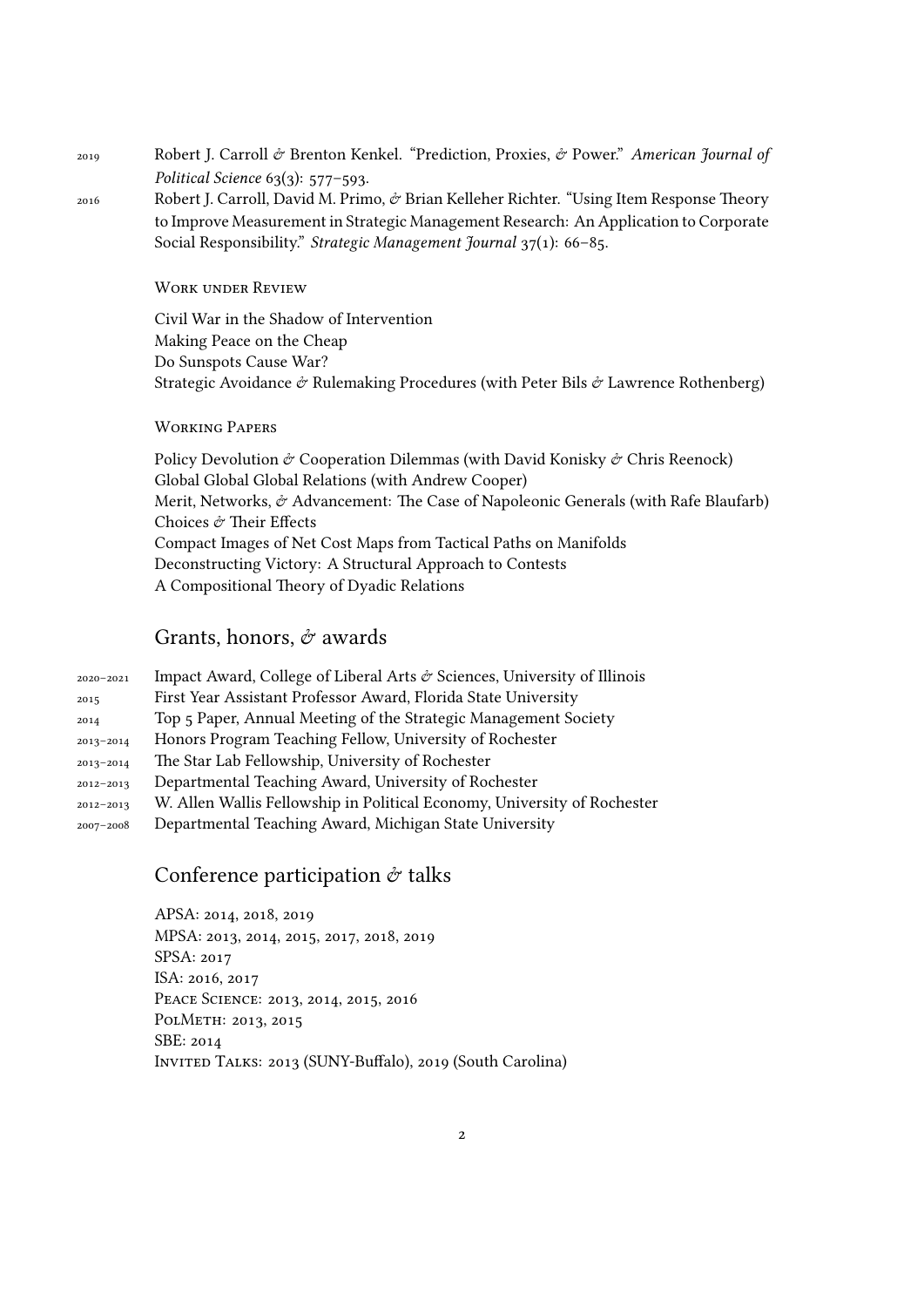#### Courses taught

#### University of Illinois

Strategic International Relations State Formation Strategic Models Advanced Game Theory (G) Mechanism Design (G) Readings in the Political Economy of Authoritarian Regimes (G) Readings in the Political Economy of International Environmental Institutions (G) Readings in the Comparative Intellectual Property of China

#### FLORIDA STATE UNIVERSITY

Civil Wars and Political Violence Special Topics in War and Peace Understanding Political Science Research Politics and the Theory of Games Theories of Conflict (G) Probability and Statistics (G) Game Theory (G) Readings in the Political Economy of Human Capital (G)

University of Rochester

Introduction to American Politics

### Advising

#### Graduate Students

Xiaoli Guo (FSU, committee member, defended April 2018) Matt Hauenstein (FSU, committee member, defended July 2018) Phil Henrickson (FSU, committee member, defend November 2018) Hyun Joo Cho (UIUC, committee member) Tolgahan Dilgin (UIUC, committee member) Sydney Gann (FSU, committee member) Jordan Holsinger (FSU, committee member) Miles Williams (UIUC, committee member)

#### Undergraduate Students

2020–2021 Chris Buckley (undergraduate thesis advisor) 2017–2018 Zachary Shuman (undergraduate thesis advisor, defended April 2018)